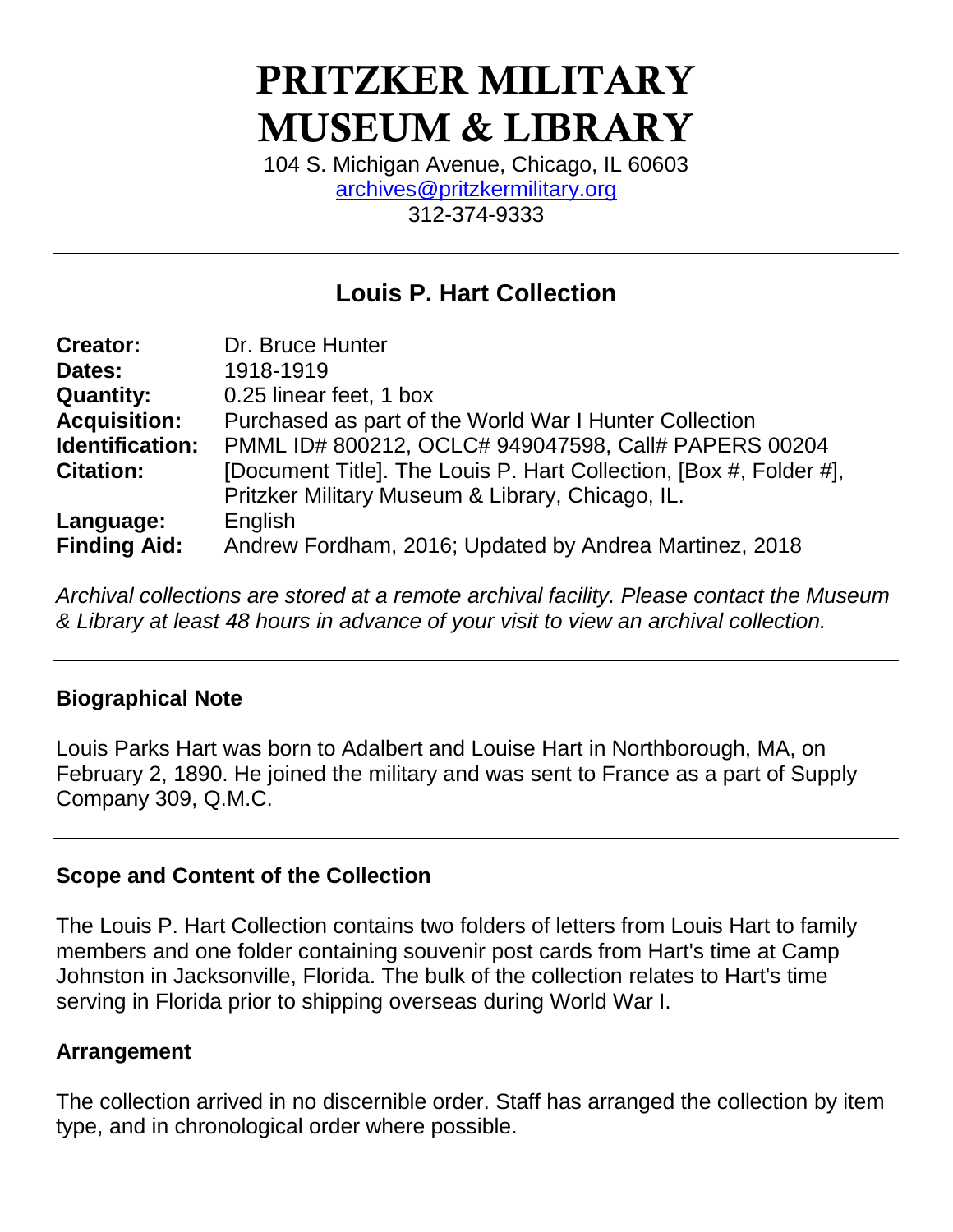# **Rights**

Copyrights held by Dr. Bruce Hunter were transferred to the Pritzker Military Museum & Library. All other rights are held by the author or publisher. Users assume responsibility for following copyright laws as established by US Code Title 17.

# **Key Subjects**

This collection is indexed under the following headings in the Library's online catalog. Researchers interested in materials about related topics, persons, or places should search the catalog using these subject headings.

### **Subjects**

Camp Johnston (Jacksonville, Fla.) World War, 1914-1918 World War, 1914-1918 -- Personal narratives, American.

#### **Container List**

|   | <b>Box Folder</b> | Item ID#  | Title                                                                                                                                                                                                                                | <b>Dates</b> |
|---|-------------------|-----------|--------------------------------------------------------------------------------------------------------------------------------------------------------------------------------------------------------------------------------------|--------------|
| 1 | 1                 |           | <b>Letters From Louis Hart to Father</b>                                                                                                                                                                                             |              |
|   |                   | 800212001 | About - Talk of Mason lodges, marched in<br>drill parade, companies go out without<br>knowing where to until just before leaving,<br>new arrivals in camp from other camps/in<br>medical quarantine, money, life insurance<br>papers | 4/9/1918     |
|   |                   | 800212002 | About - From Jacksonville, Florida, moving<br>to unknown location                                                                                                                                                                    | 5/17/1918    |
|   |                   | 800212003 | About - From Camp Hill, Newport News, VA,<br>money, rumored to be on the water by first<br>week of June, weather, YMCA                                                                                                               | 5/26/1918    |
|   |                   | 800212004 | About - Last day in the depot, guarding<br>warehouses, French have full control                                                                                                                                                      | 8/25/1919    |